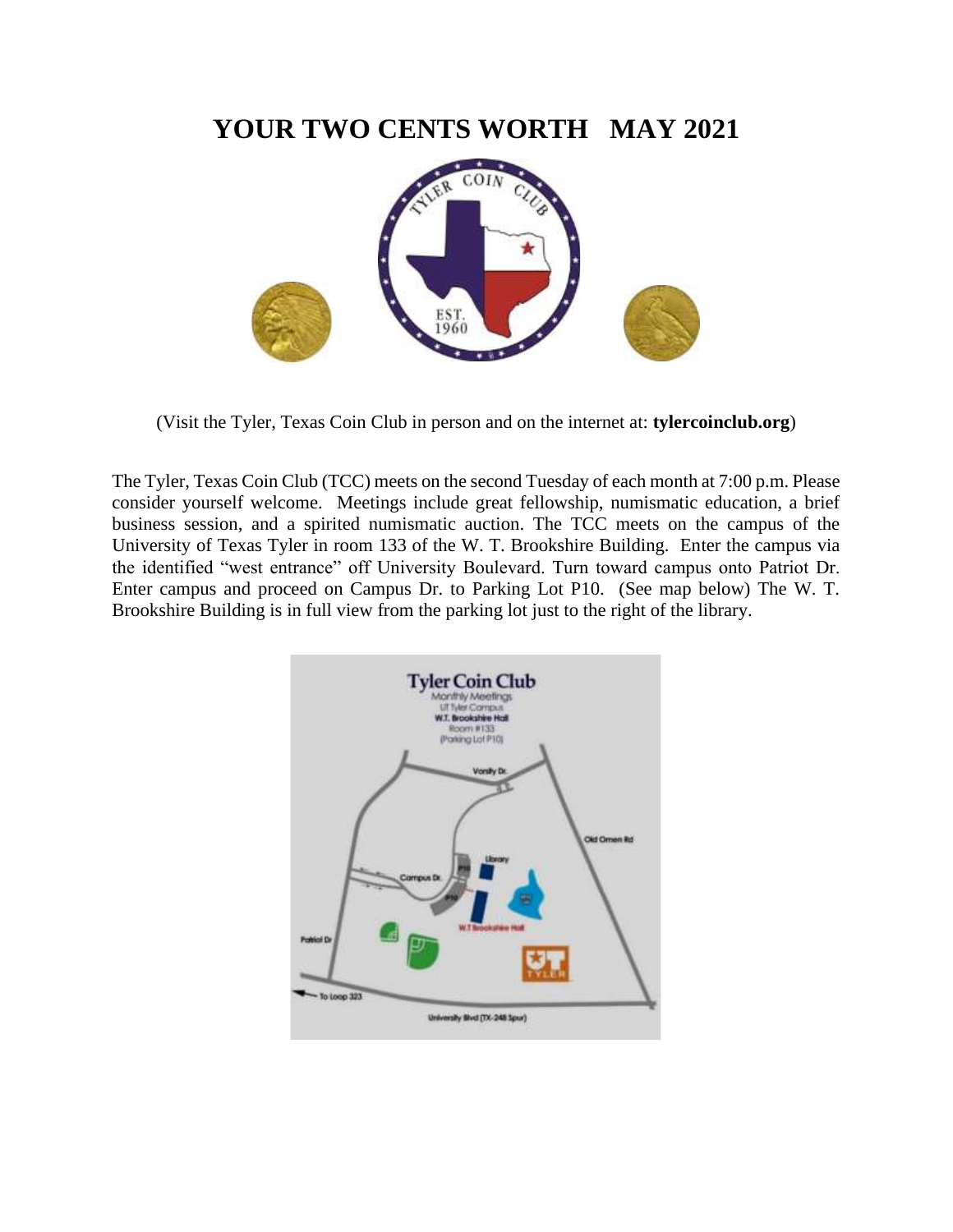

### **NUMISMATIC NOTES**

### Thoughts from Our President

Lane B.

The hobby moves on, with or without us. This obvious numismatic adage was brought home last month when, through a silly accident, I was not able to attend our Club meeting. From what I was told, the meeting went well, auction lots sold, and people had fun. And that's no surprise knowing our club members. It did highlight, however, what many of us more seasoned collectors tend to think about every now and then. Namely, who are the next collectors to populate our coin clubs, attend the shows, or become professional numismatists when we are no longer active in the hobby?

This is more than a question of who is going to buy my coins. It's more about who will be there to continue sharing the passion we have for our wonderful hobby. For many of us, numismatics has been with us for decades. We have seen collecting fads, market hype, and the emergence of stunningly high prices for coins we used to think were "cheap." At the core, however, is the love for the history held in those little round metal disks. Whether the history of our great nation or the memories of time spend with loved ones; coins were a part. And this has been and continues to be important to us. Let's do what we can to get others excited about numismatics. It matters not whether it's excitement about coins or notes, US or world, ancient or modern. What matters is sparking the same passion we have and tending to that flame until it grows strong.

### **MINUTES OF THE April 13, 2021 MEETING OF THE TYLER COIN CLUB by Carl S.**

Meeting called to order by Vice President Larry Vann with Pledge to the Flag

#### **Discussion of Agenda Items (Larry)**

- The club was lead in prayer by Royce.
- Introduction/recognition of guests, visitors, and new members.
- Recognition of members with birthdays and anniversaries in month of April.
- Royce presented a brief Treasurer's report.
- David gave an update on preparations for the 2021 coin show (August 13-14). New location is Ornelas Activity Center. Dealer tables are sold out.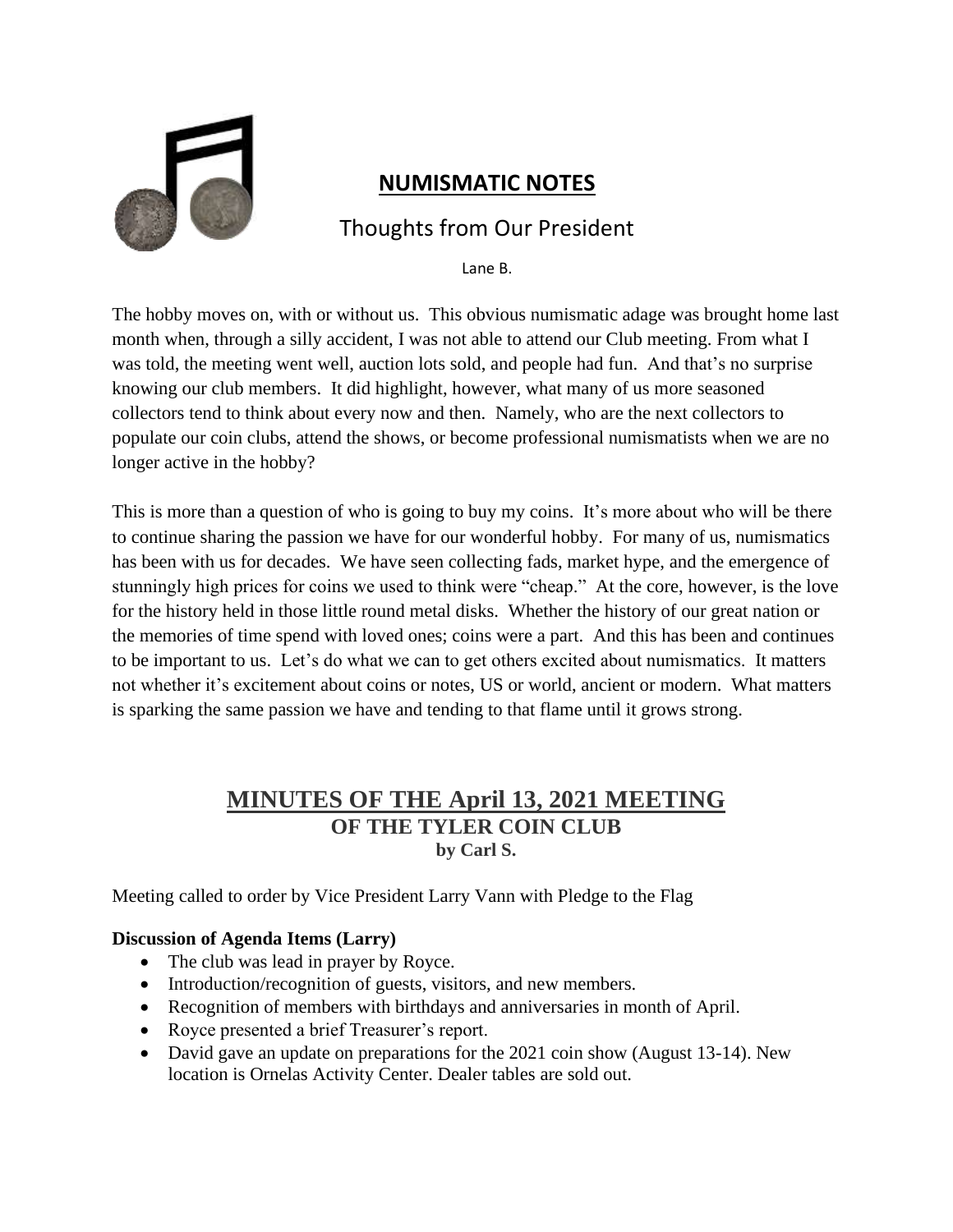- Reminder: members and guests are required to fill out the sign-in sheet at each meeting in case Covid contract tracing is needed.
- Allen B. gave a presentation on Use of Ultra Violet Light in Numismatics. Presentation included demonstration on currency.
- Next regular meeting is May 11, 2021 at W.T. Brookshire Hall (room #133) on the UT Tyler campus.

Attendance: Members: 26 New Members: 1 Guests: 3 Total: 30

#### **Club Auction (Richard G.)**

• 12 items sold - \$414.00

# **A VISIT WITH DR. COYNE**

As National Coin Week occurred this past month (April), I am substituting trivia questions from the ANA in this newsletter. Dr. Coyne will be back with us next month.

### **Questions:**

1. What United States Mint location produced Morgan dollars in only one year, 1921?



2. The first Peace dollar (1921-28, 1934-35) was minted 100 years ago. Production ceased in 1929 due to the depletion of silver originally provided by what act of Congress?

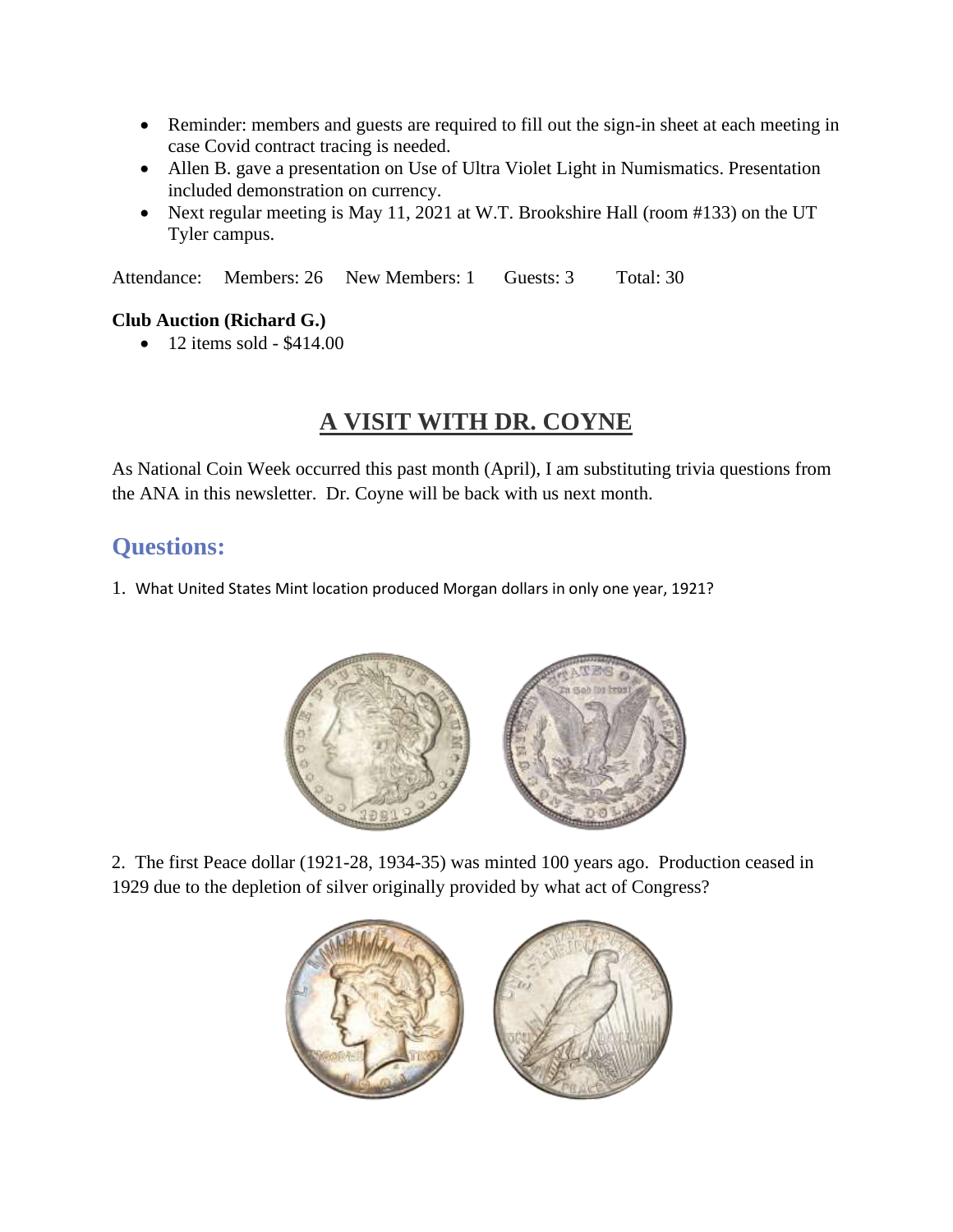3. The first Eisenhower dollar (1971-78) was first minted 50 years ago. It honors Dwight D. Eisenhower, Supreme Allied Commander in Europe during World War II and 34<sup>th</sup> President of the United States. The coin also celebrates a major achievement by a government agency founded by Eisenhower. Name this agency.

4. The paper money in our pockets used to be a whole lot bigger. In what year did the U.S. Bureau of Engraving and Printing first release small-size banknotes into circulation, and begin replacing large-size notes?



Pictured: "Horse Blanket" Series 1901 \$10 Legal Tender Bison note.

## **Responses:**

1. The Denver mint.

2. The Pittman Act. This act authorized the conversion of not exceeding 350,000,000 standard silver dollars into bullion and its sale or sue for subsidiary silver coinage.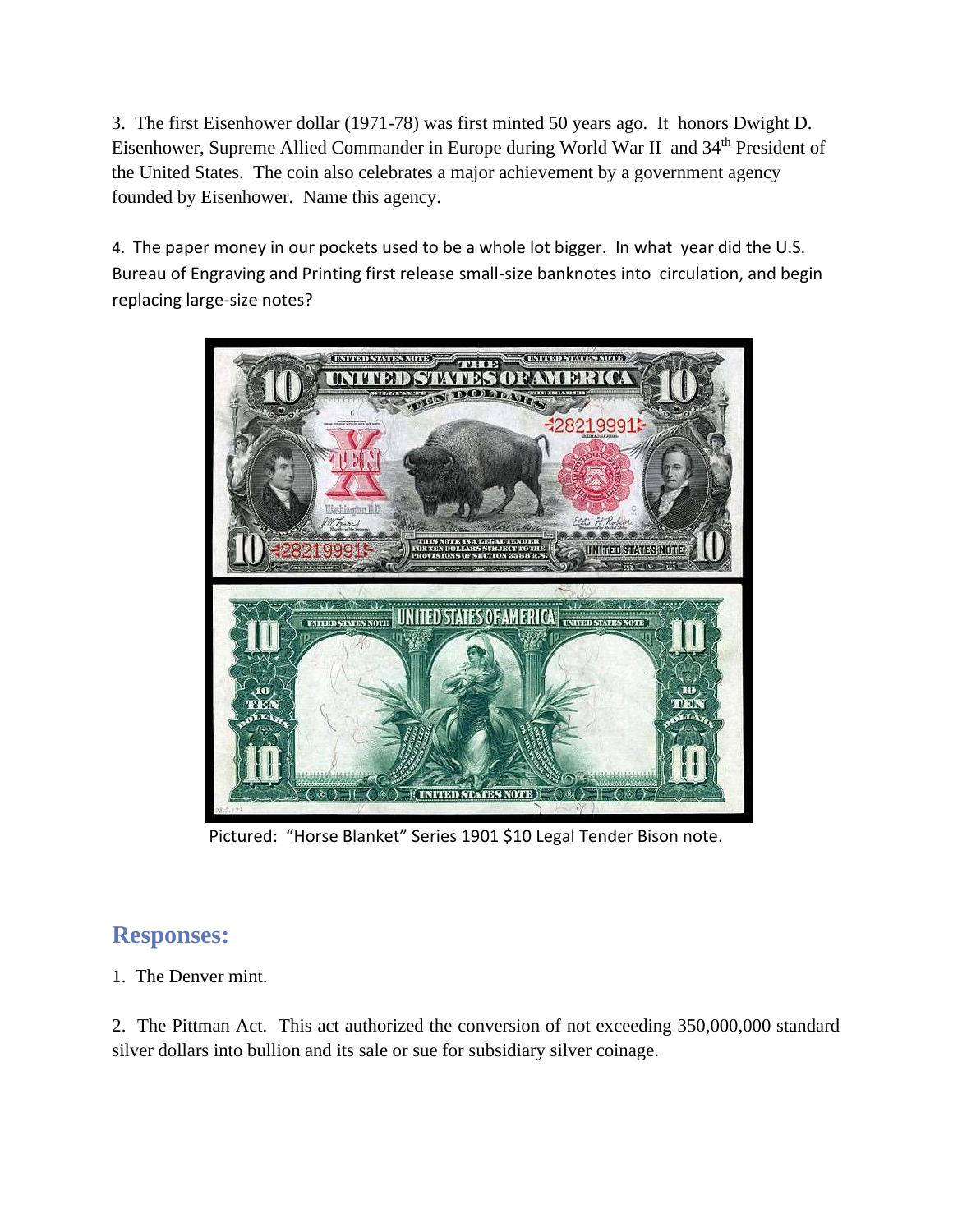3. National Aeronautics and Space Administration (NASA). It was established in 1958 in part to compete with the Soviet Union's space program.



The major achievement: Apollo 11 Lunar landing. Neil Armstrong: "The Eagle has landed."

#### 4. 1929

## **EDUCATIONAL BLASTS FROM THE PAST**

#### **Five- and Six-Pointed Stars**

The five-pointed stars in our flag and the six-pointed stars in our coinage are odd survivals of medieval heraldry. When the designs for the United States were made France was a friendly power, and the designer of the flag followed French Heraldry in the use of the five-pointed stars in the azure. The Colonies already had a coinage which was copied from that of Great Britain. In British heraldry the six-pointed star was used, and the Colonial coinage copied this peculiarity from the medals and coat of arms of English royal and noble houses. Thus the stars of our flag are emblematic of France and those of our coins of England. It should be noted, however, that the coin use of the star is not uniform, for even on the two sides of the same coin a difference is observable, the silver quarters have six-pointed stars on the obverse and stars with five points on the reverse. - The Numismatist, August, 1897

### **UPCOMING COLLECTOR OPPORTUNUTIES**

**Northwest Arkansas Coin Show** – May 13,14,15 …Doubletree Suites Hotel – 301 SE Walton Blvd, Bentonville, Arkansas **TNA Annual Coin Show** – June 4-6 … Arlington Convention Center – 1200 Ballpark Way, Arlington, Texas **Tyler Coin Club Show** – August 13-14 … Ornelas Activity Center – 3401 Old Omen Rd., Tyler

Texas

**Texarkana Coin Club Show** – November 19-20 … Texarkana Convention Center, 4610 Cowhorn Creek Road, Texarkana, Texas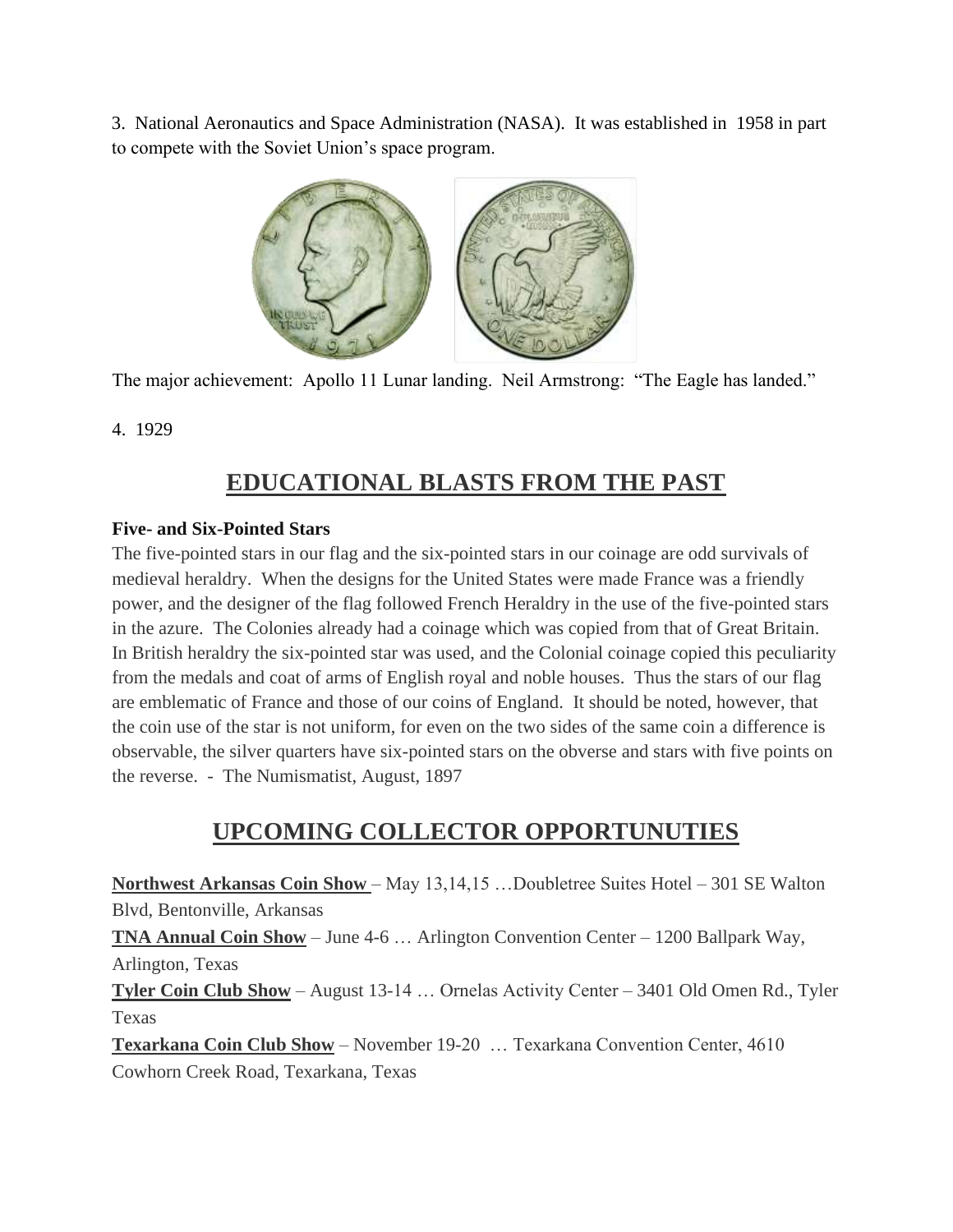# **FAVORITE QUOTE of the MONTH**

Condition grading is not just about getting the best deal; it is also about getting what you want. The goal is to be satisfied with each acquisition.

# **COIN WEEK ARTICLE The First Coins**

The first known coins were made at some time before 600 BC and are thought to be from Lydia or Ionia in Asia Minor.

Greek mercenaries serving in the area wanted to be paid in precious metal at the conclusion of their duty, and wanted to have their payments marked in a way that would authenticate them.



Lydian Lion, third stater, or trite.

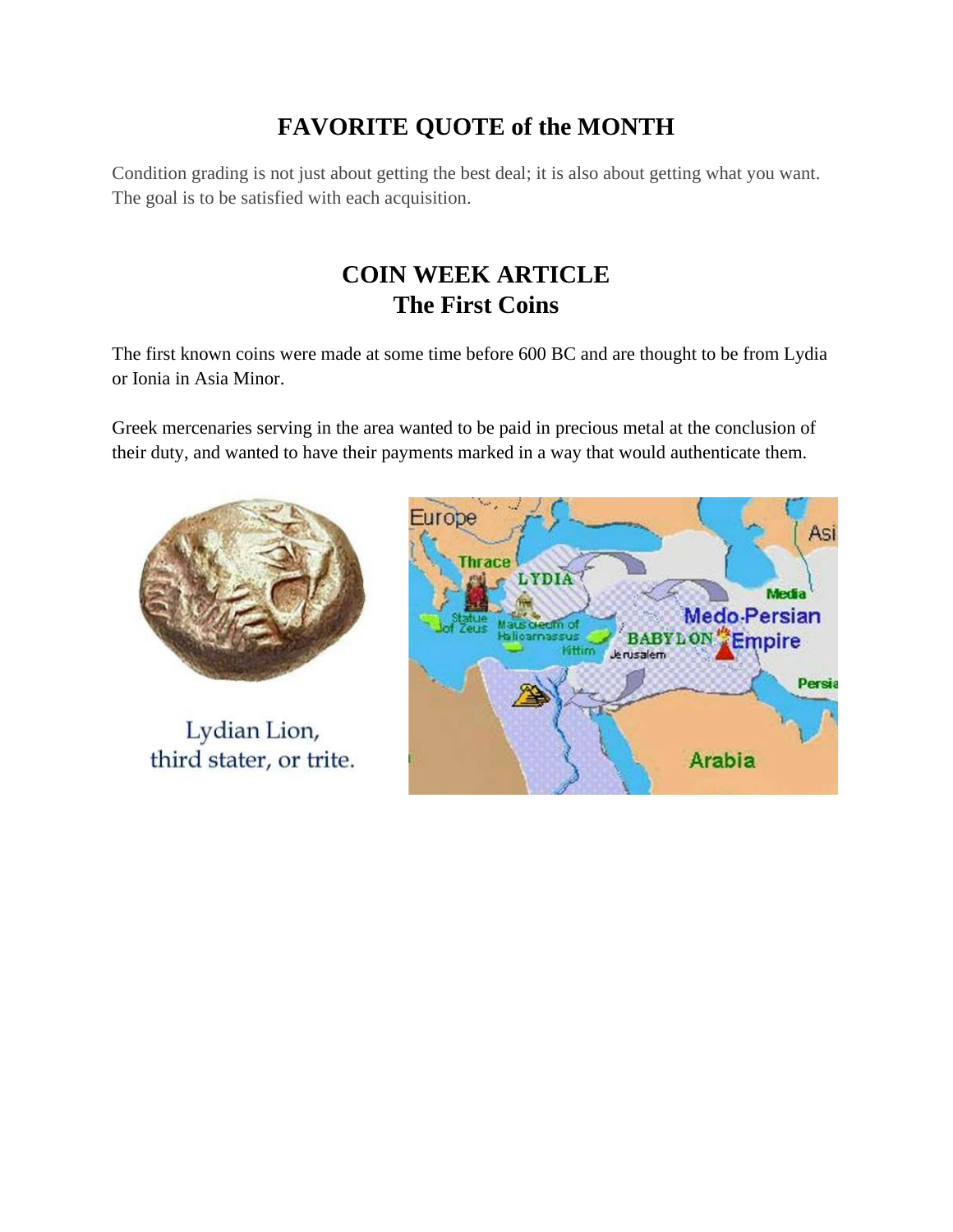## **Walking Liberty Half Dollars**

by Larry V.

I have taken an interest in putting together a set of circulated Walking Liberty halves. I have taken the time here to draft those pieces of information I believe most useful for such an endeavor.

The Walking Liberty half dollar were issued from 1916 to 1947. It was designed by [Adolph A.](https://en.wikipedia.org/wiki/Adolph_Alexander_Weinman)  [Weinman,](https://en.wikipedia.org/wiki/Adolph_Alexander_Weinman) a well-known sculptor and engraver. There are 2 Whitman coin holders for holding this series. The books are dated from 1916 to 1936 and from 1937 to 1947.

According to Secretary McAdoo in his 1916 annual report: "The design of the half dollar bears a full-length figure of [Liberty,](https://en.wikipedia.org/wiki/Liberty_(goddess)) the folds of the Stars and Stripes flying to the breeze as a background, progressing in full stride toward the dawn of a new day, carrying branches of laurel and oak, symbolical of civil and military glory. The hand of the figure is outstretched in bestowal of the spirit of liberty. The reverse of the half dollar shows an eagle perched high upon a mountain crag, his wings unfolded, fearless in spirit and conscious of his power. Springing from a rift in the rock is a sapling of mountain pine, symbolical of America."

The mint marks were initially placed on the obverse of the coin, the first time this had been done for a regular issue US half dollar since 1839. On February 14, 1917, it was requested that the mint mark be moved from the obverse to the reverse because it was stated that the obverse placement had the appearance of a die defect. In April the mint mark was duly moved resulting in the majority of the 1917 half dollars struck at Denver (1917-D) and San Francisco (1917-S) bearing the mint mark on the reverse.

Mint authorities knew well that the Weinman design, despite its great artistic merit, was technically unsatisfactory. Areas of highest relief opposed relief areas on the other side. The San Francisco Mint especially had difficulty with the coins; many pieces struck there are noticeably weak. It has been suggested that the difficulties in striking the piece contributed to the willingness to replace it after World War II.

No Walking Liberty half dollar is especially rare, but many dates are scarce in [mint state](https://en.wikipedia.org/wiki/Coin_grading) condition, particularly the 1921 and 1921-D.

There are few varieties in the Walking Liberty series, and they are relatively minor. They principally involve the mint mark: several repunchings, one overpunching of a D over an S in 1942, and some changes in letter size. One oddity is the 1943/1942, which is not a true overdate but was formed by a working die struck once from a 1942-dated master die, and once from one dated 1943. Some 1946 half dollars show a [doubled die](https://en.wikipedia.org/wiki/Doubled_die) on the reverse.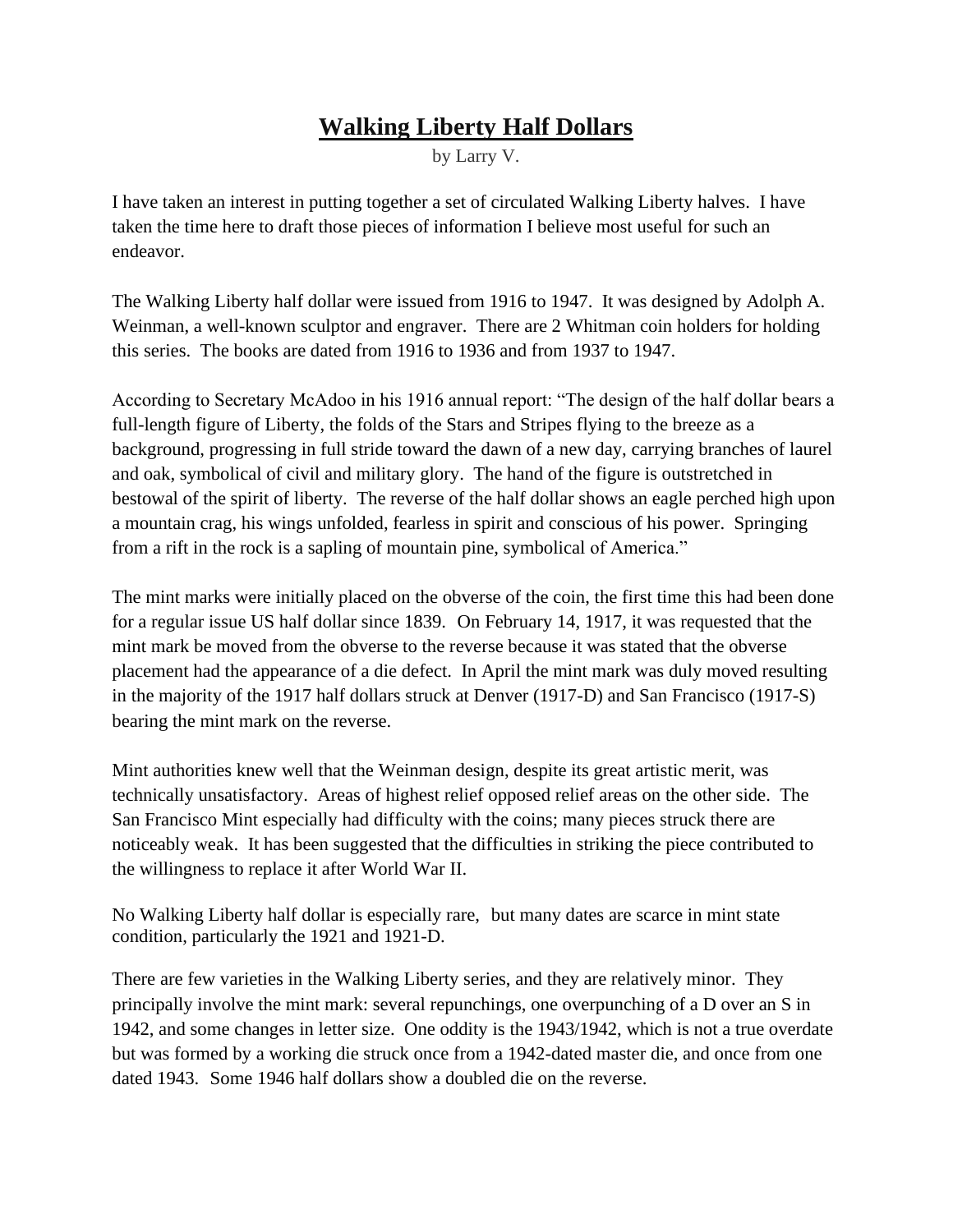### **How Much Are Walking Liberty Half Dollars Worth?**

The series spans the gamut on pricing. Well-circulated common-date pieces dated after 1933 are worth around [spot metal prices.](https://www.gainesvillecoins.com/charts/silver-spot-price)

| Fine-12 | <b>XF-40</b> | $MS-60$  |
|---------|--------------|----------|
| \$100   | \$250        | \$450    |
| \$100   | \$225        | \$500    |
| \$275   | \$700        | \$1,550  |
| \$18    | \$25         | \$135    |
| \$80    | \$275        | \$650    |
| \$50    | \$300        | \$1,050  |
| \$160   | \$750        | \$2,800  |
| \$25    | \$75         | \$525    |
| \$20    | \$175        | \$550    |
| \$40    | \$225        | \$1,250  |
| \$20    | \$100        | \$600    |
| \$90    | \$600        | \$2,100  |
| \$160   | \$900        | \$4,850  |
| \$90    | \$900        | \$4,250  |
| \$20    | \$75         | \$410    |
| \$85    | \$500        | \$2,550  |
| \$50    | \$300        | \$960    |
| \$400   | \$2,000      | \$6,100  |
| \$550   | \$2,750      | \$8,050  |
| \$250   | \$3,250      | \$17,500 |
| \$60    | \$500        | \$2,450  |
| \$25    | \$250        | \$1,350  |
| \$30    | \$225        | \$1,600  |
| \$25    | \$100        | \$400    |
| \$25    | \$130        | \$450    |
| \$20    | \$75         | \$600    |
| \$70    | \$140        | \$400    |
|         |              |          |

*\*All retail prices above are for typical, problem-free specimens as of April 2021..*

As a rule of thumb, all circulated business strikes made from 1934 through 1947 are worth approximately their silver content values. The only exception is the scarce 1938-D.